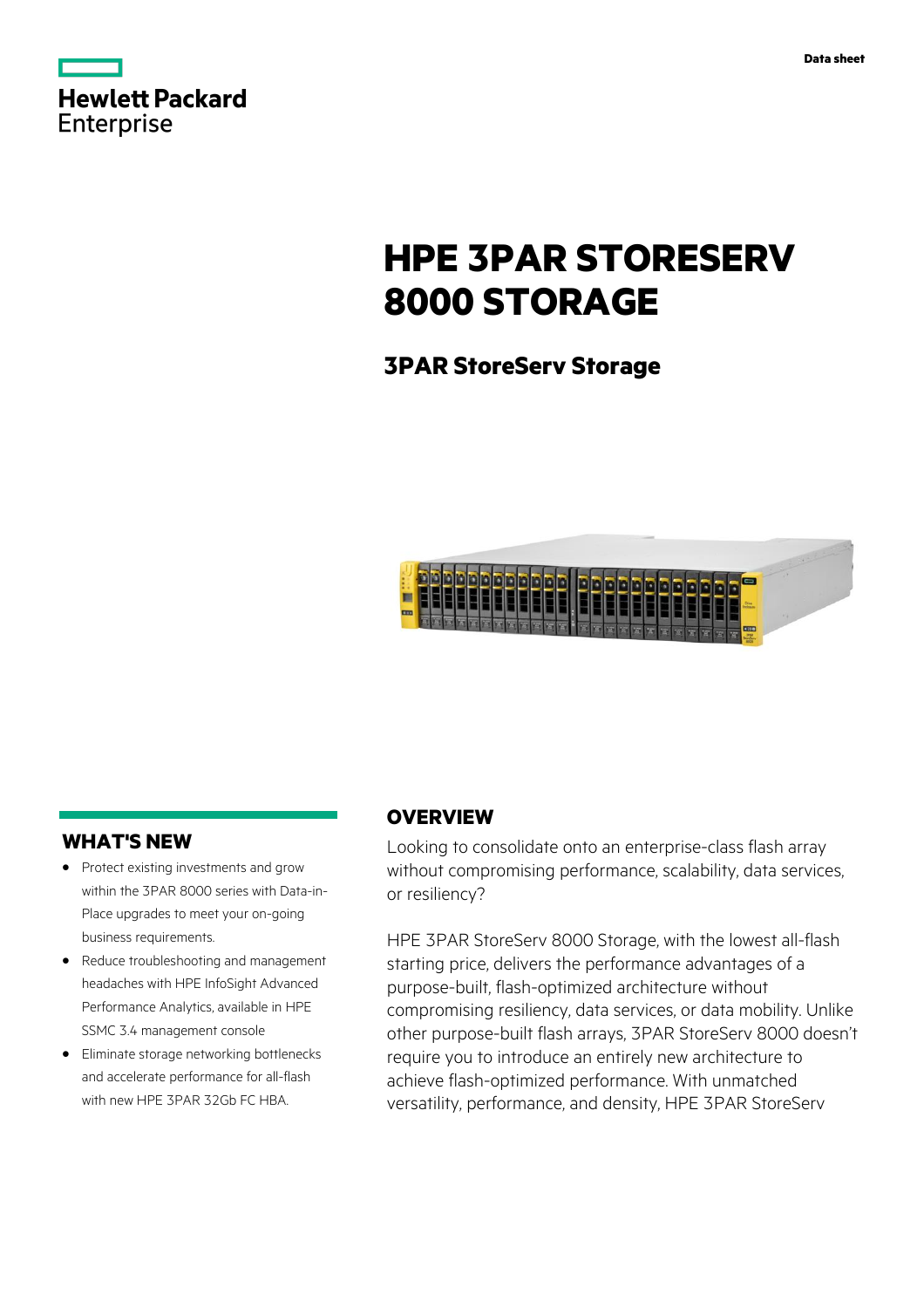8000 Storage has you covered with unified storage of block & file protocols, application managed data protection and simplified fabric zoning along with SAN diagnostics.

### **FEATURES**

### **Accelerate Fibre Channel Performance for 3PAR All Flash Storage**

HPE 3PAR 8000 32 Gb FC 2-port HBA delivers up to 2X performance compared to the 16 Gb 4-port FC HBA in a smaller port footprint for mixed workloads and FC port consolidation.

### **Offers Assured Storage Efficiency for your Workload - Guaranteed**

Get the savings you want with the performance you need with HPE 3PAR Adaptive Data Reduction, inclusive of deduplication, compression, and Data Packing eliminate bottlenecks with a flash-optimized, scale-out architecture and > 1 million IOPS.

Get All-flash at a low entry price and with 7-year warranty on all SSDs, no caveats.

### **Respond Effortlessly to Unpredictable and Changing Demands**

HPE 3PAR Remote Copy replication support for VMware vVols to ensure a granular, per VM protection.

Built-in automated SAN configuration feature now offers target driven federated zoning, with HPE Smart SAN.

Modernize your EMC, HDS and IBM Storage infrastructure with painless, no-cost data migration.

Optimize storage at the data centre level with seamless data movement between arrays.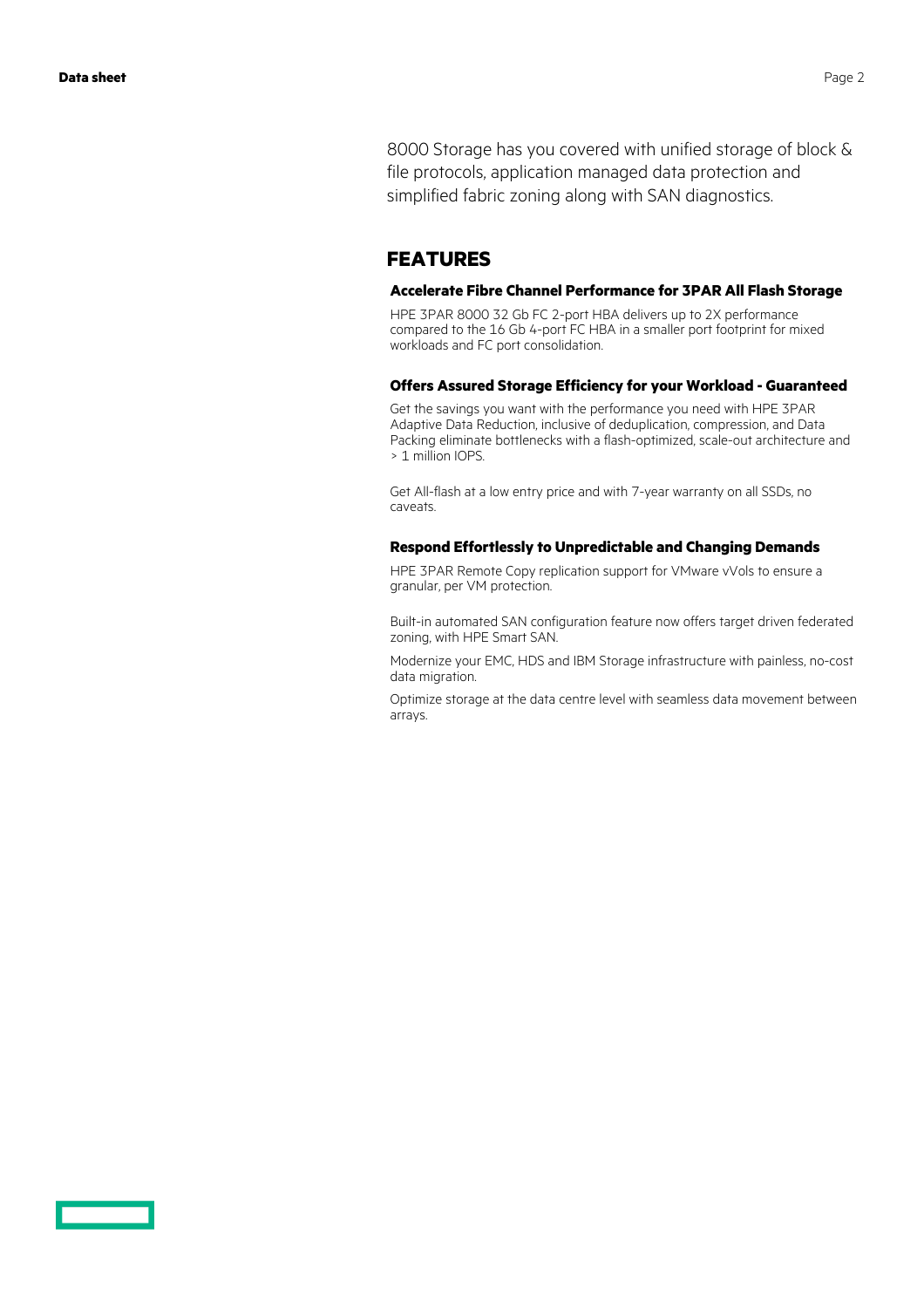<u>and the second part of the second part of the second part of the second part of the second part of the second part of the second part of the second part of the second part of the second part of the second part of the seco</u>

## **Technical specifications HPE 3PAR StoreServ 8000 Storage**

| <b>Capacity</b>                     | 3000 TiB<br>Maximum, depending on model                                                                                                                                                                                                                                                                                                                                                                                                                                                                                                                                                                                            |  |
|-------------------------------------|------------------------------------------------------------------------------------------------------------------------------------------------------------------------------------------------------------------------------------------------------------------------------------------------------------------------------------------------------------------------------------------------------------------------------------------------------------------------------------------------------------------------------------------------------------------------------------------------------------------------------------|--|
| <b>Drive description</b>            | SFF SAS or<br><b>LFF SAS</b>                                                                                                                                                                                                                                                                                                                                                                                                                                                                                                                                                                                                       |  |
| <b>Enclosures</b>                   | (38) 3PAR 8000 SFF SAS Drive Enclosure<br>(38) 3PAR 8000 LFF SAS Drive Enclosure<br>Maximum, depending on model.                                                                                                                                                                                                                                                                                                                                                                                                                                                                                                                   |  |
| Maximum drives per enclosure        | 24                                                                                                                                                                                                                                                                                                                                                                                                                                                                                                                                                                                                                                 |  |
| <b>Host interface</b>               | 32 Gb/sec Fibre Channel (8) Ports<br>16 Gb/sec Fibre Channel (24) Ports<br>10 GbE iSCSI/FCoE (8) Ports<br>1Gb Ethernet (16) Ports<br>10Gb Ethernet (8) Ports<br>Maximum supported, depending on configuration and model                                                                                                                                                                                                                                                                                                                                                                                                            |  |
| Cache                               | 384 GiB<br>Maximum, depending on model                                                                                                                                                                                                                                                                                                                                                                                                                                                                                                                                                                                             |  |
| <b>Storage controller</b>           | 3PAR 8000 6-core 2.2GHz Controller Node<br>3PAR 8000 10-core 2.4GHz Controller Node<br>Maximum, depending on model                                                                                                                                                                                                                                                                                                                                                                                                                                                                                                                 |  |
| <b>Availability features</b>        | Redundant power supplies and fans<br>A minimum of dual redundant controllers, with up to two controllers for added redundancy<br>RAID 1, RAID 5 and RAID 6 for data protection.                                                                                                                                                                                                                                                                                                                                                                                                                                                    |  |
| <b>Compatible operating systems</b> | Microsoft Windows Server 2008<br>Microsoft Windows Server 2008 R2<br>Microsoft Windows Server 2012<br>Microsoft Windows Server 2012 R2<br>Microsoft Windows Hyper-V<br>HP-UX<br>SUSE Linux Enterprise Server (SLES)<br>Red Hat Enterprise Linux (RHEL)<br>VMware ESX and ESXi<br>Oracle Solaris<br>Oracle UEK<br>Oracle Linux<br>Citrix XenServer<br><b>IBM AIX</b><br>HPE OpenVMS<br>Apple OS X<br>HPE OpenVMS is a registered release only. For the latest information on supported operating systems<br>refer to Single Point of Connectivity Knowledge for HPE Storage Products (SPOCK):<br>https://h20272.www2.hpe.com/spock/ |  |